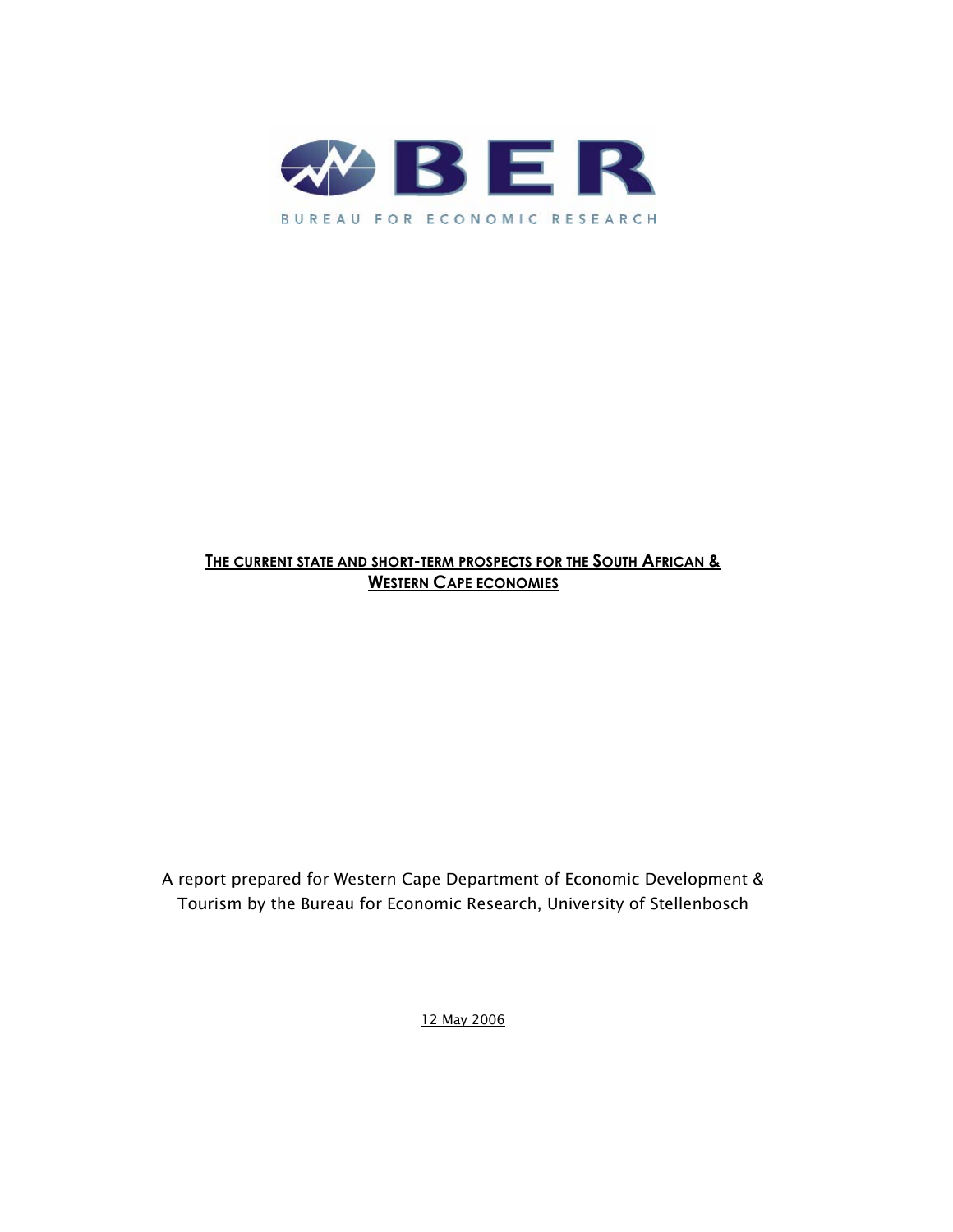### **CONTENTS**

| The current state and short-term prospects for the South African and Western Cape economies<br>$\begin{minipage}{0.9\linewidth} \label{eq:opt1} \begin{minipage}{0.9\linewidth} \includegraphics{fig:10.9\linewidth} \end{minipage} \begin{minipage}{0.9\linewidth} \includegraphics{fig:10.9\linewidth} \end{minipage} \begin{minipage}{0.9\linewidth} \includegraphics{fig:10.9\linewidth} \end{minipage} \begin{minipage}{0.9\linewidth} \includegraphics{fig:10.9\linewidth} \end{minipage} \begin{minipage}{0.9\linewidth} \includegraphics{fig:10.9\linewidth} \end{minipage} \begin{minipage}{0.9\linewidth} \includegraphics{fig:10.9\linewidth} \end{minipage} \$ |  |  |  |  |
|----------------------------------------------------------------------------------------------------------------------------------------------------------------------------------------------------------------------------------------------------------------------------------------------------------------------------------------------------------------------------------------------------------------------------------------------------------------------------------------------------------------------------------------------------------------------------------------------------------------------------------------------------------------------------|--|--|--|--|
|                                                                                                                                                                                                                                                                                                                                                                                                                                                                                                                                                                                                                                                                            |  |  |  |  |
|                                                                                                                                                                                                                                                                                                                                                                                                                                                                                                                                                                                                                                                                            |  |  |  |  |
|                                                                                                                                                                                                                                                                                                                                                                                                                                                                                                                                                                                                                                                                            |  |  |  |  |
|                                                                                                                                                                                                                                                                                                                                                                                                                                                                                                                                                                                                                                                                            |  |  |  |  |

## **LIST OF FIGURES**

|--|--|--|--|

# **LIST OF TABLES**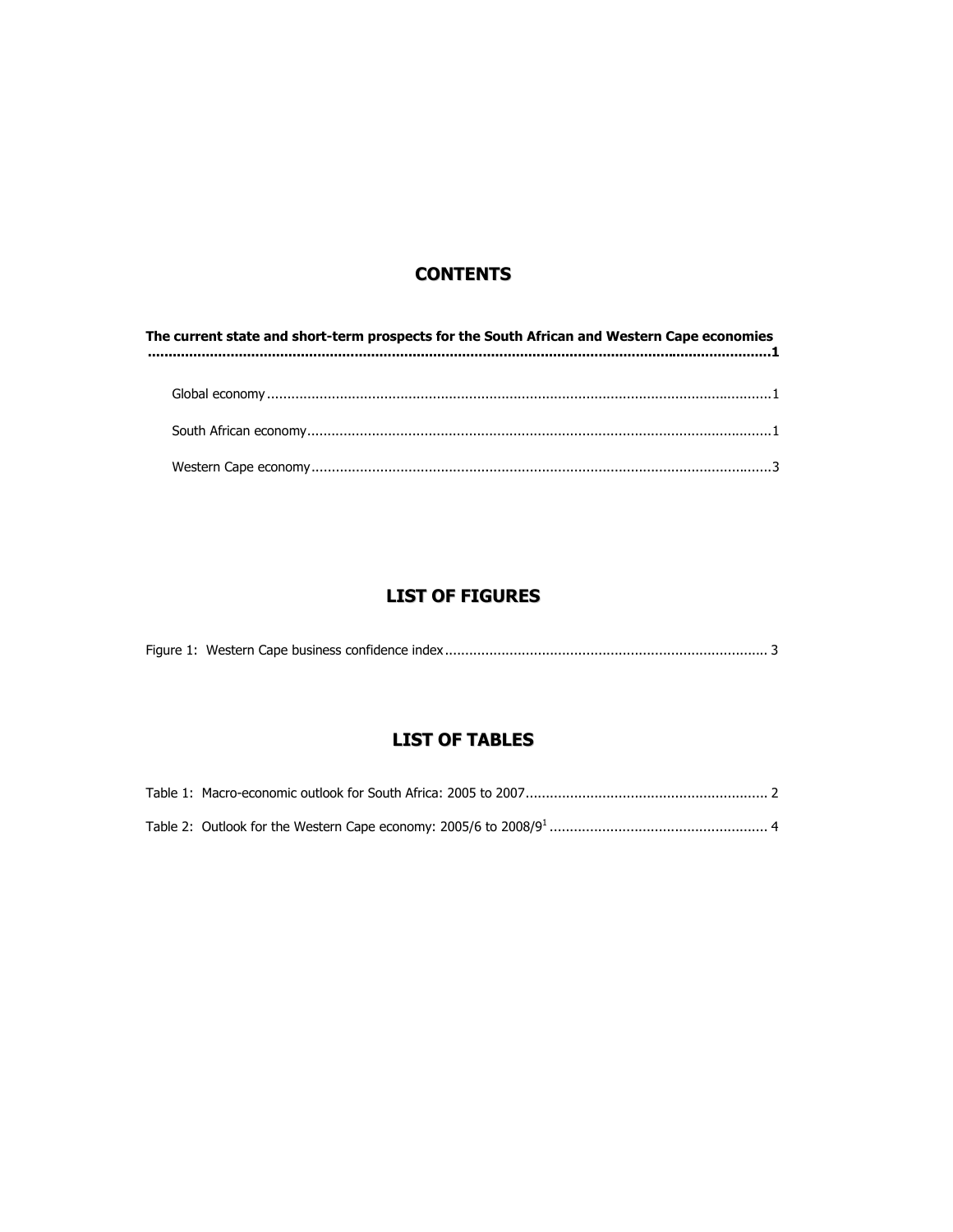### **The current state and short-term prospects for the South African and Western Cape economies**

#### **Global economy**

- Global growth became broader based during 2005 as sustainable recoveries took root in the lagging Euro area economies and Japan. Even though risks prevail, the economic outlook for the USA remains relatively benign. The robust growth in China, India and other developing economies of the world continues. Global growth is expected to maintain an above trend growth tempo in 2006, i.e. slightly faster than during 2005. Global interest rate levels are gradually drifting higher and the escalating oil and industrial commodity prices are driving inflation higher.
- A fair degree of uncertainty remains on how the US economic imbalances will be resolved, regarding crude oil prices and geopolitical tensions (e.g. the Iranian nuclear crisis). Apart from inflation concerns and supply constraints, these risks probably explain the historically high precious metal prices.

#### **South African economy**

- During 2005 the South African economy recorded the strongest growth in 25 years, i.e. close to 5%. Furthermore, the economy is experiencing the longest business cycle upswing on record (79 months old). It is no coincidence that both business and consumer confidence levels are at historical highs. This bodes well for consumer spending and fixed investment spending (the latter being bolstered by a concerted public sector capex drive) over the short to medium term. Important risks lurk on the international terrain and the SA current account deficit is uncomfortably high. Should these forces not become destabilising in any big way, the short-term economic outlook remains decidedly upbeat.
- General inflation expectations firmly adjusted to around the mid-level of the government's 3-6% target range and trend inflation is also poised at this level. This augurs well for inflation and short-term interest rates down the line. The actual domestic rate of inflation has continued to surprise on the low side, coming in below 4% in 2005 and March 2006. Rand strength has countered the inflationary pressures caused by the high level of the international crude oil price.
- Oil price volatility remains an obvious risk to the outlook for inflation. In the absence of unforeseen shocks, the stable interest rate pattern is expected to continue over the short term. The rand exchange rate is likely to continue benefiting from the strong global commodity cycle; however, it remains at risk of some adjustment as global interest rate levels and international risk aversion levels normalise and due to the rising local current account deficit (4.5% of GDP, 2005Q4; and projected at 4.9% in 2007).
- Real GDP growth slowed down during the second half of 2005, from 5.4% (quarterly annualised) in the second quarter to 4.2% in the third and 3.3% in the fourth quarter. However, a closer inspection of the sectoral growth pattern shows that this slowdown was limited to the mining and manufacturing sectors, which both contracted towards the end of the year. Excluding these two sectors, aggregate real GDP continued to expand at a 5% rate during the fourth quarter. Furthermore, special factors contributed to the contraction of mining and manufacturing GDP during the final quarter of 2005. The latest Investec PMI readings also point to a revival in the manufacturing sector (March/April). Mining should also recover given above-trend global growth and sustained strong commodity prices.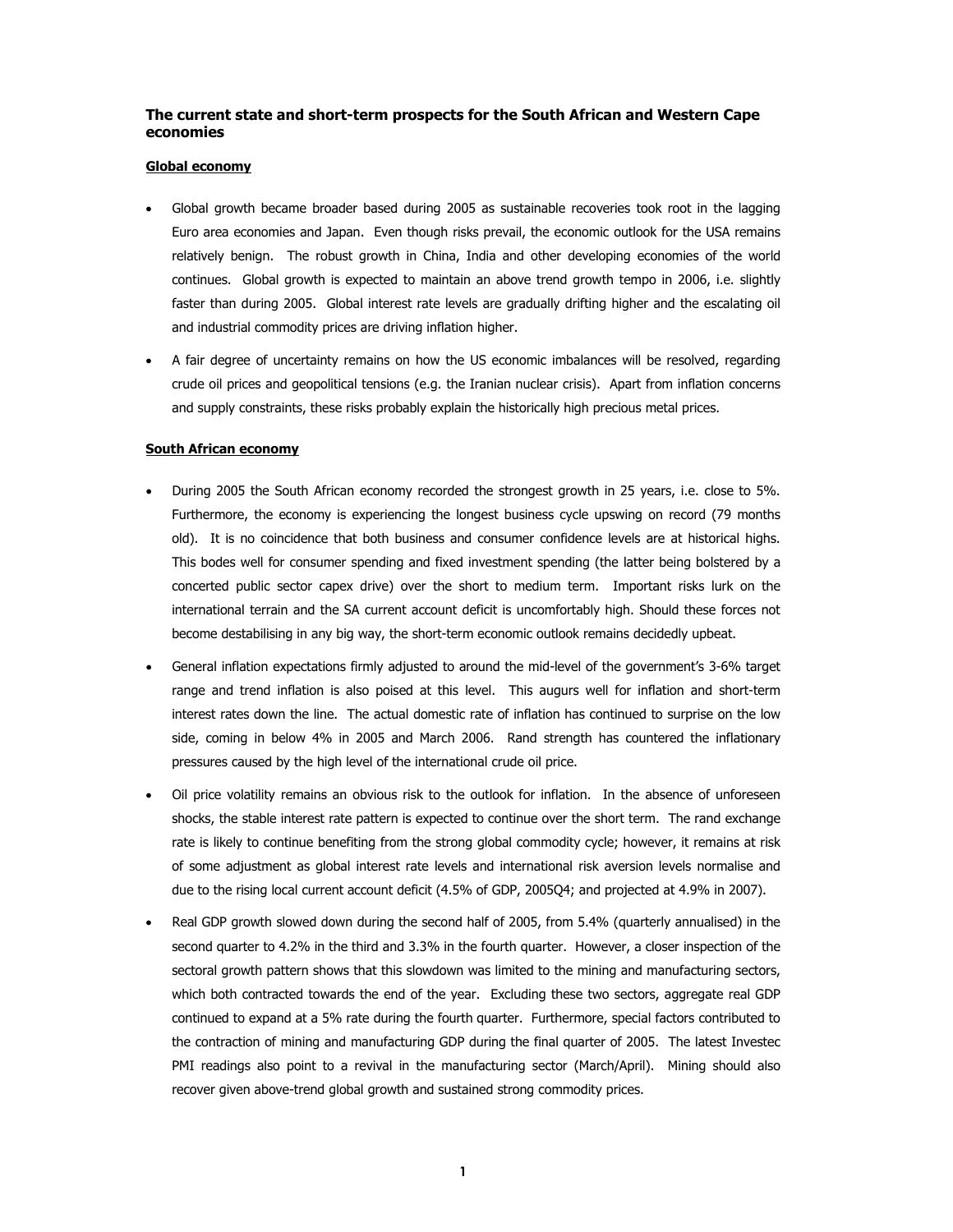- The sustained economic momentum is confirmed by the expenditure statistics; real final demand accelerated to a quarterly annualised growth rate of 8.4% during 2005Q4. The strong momentum in household spending is led by the durable and semi-durable goods markets. These markets have been the prime beneficiaries of accelerated consumer spending, posting double-digit real growth on average over the past six years. The durable goods boom is also supported by the increased buying power of the upwardly mobile and asset-accumulating black middle class.
- Renewed employment creation, social transfer payments and infrastructure development is also benefiting consumer spending. A notable feature in this regard is the acceleration in the real growth of household spending on non-durable goods, posting a 5% growth rate last year (up from 1% per annum during the 1990s/early 2000s). On the other hand, the growth of household spending on services is normalising following the above-average growth witnessed during the second half of the 1990s.
- Accelerated fixed investment spending should compensate for slowing household spending over the short term. Excluding mining investment, private fixed investment grew by close to 14% in 2005. The government's infrastructure spending plans (valued at R372 billion over the next three to five years) have also kicked in being led by Eskom and Transnet's efforts to upgrade SA's electricity and transport grids. Both public and private sector fixed investment are expected to be robust going forward.
- We have upgraded our forecast for the South African economy; the revised national GDP figures reveal a faster growing economy compared to what was thought before. The global situation is also looking a bit stronger, albeit that nagging imbalances and geopolitical tensions generate a fair amount of risk.
- While GDE growth is expected to moderate somewhat, the tempo could remain above 5% per annum over the 2006-08 period. Due to a negative contribution from net exports (in turn due to rising import penetration), real GDP growth is projected to come in at 4.5% this year, decelerate to 4.2% next year and revive again to 4.6% in 2008 - see Table 1 below for more detailed macro economic forecasts.

|                                            | Ave<br>2000-05 | 2005  | 2006F | 2007F | 2008F |
|--------------------------------------------|----------------|-------|-------|-------|-------|
| <b>Expenditure on GDP</b> (real % change): |                |       |       |       |       |
| Household consumption                      | 3.7            | 6.1   | 5.7   | 3.9   | 3.3   |
| Fixed investment                           | 3.7            | 9.4   | 7.9   | 7.9   | 9.2   |
| Gross domestic expenditure (GDE)           | 3.6            | 6.3   | 4.4   | 4.6   | 4.4   |
| Exports                                    | 2.3            | 2.9   | 6.0   | 6.1   | 5.5   |
| <b>Gross Domestic Product (GDP)</b>        | 3.2            | 3.7   | 4.3   | 4.1   | 3.9   |
| Inflation, interest & exchange rates       |                |       |       |       |       |
| CPIX inflation                             | 6.9%           | 4.3   | 4.1   | 5.0   | 4.7   |
| PPI inflation                              | $6.7\%$        | 0.7   | 3.1   | 5.2   | 4.9   |
| Prime overdraft interest rate (eop)        | 14.71%         | 11.00 | 10.50 | 11.50 | 10.50 |
| $R/\$$ exchange rate (eop)                 | 7.70           | 5.66  | 6.60  | 7.15  | 7.70  |
| R/euro exchange rate (eop)                 | 7.85           | 7.53  | 7.85  | 8.94  | 9.39  |

#### **Table 1: Macro-economic outlook for South Africa: 2005 to 2007**

**Source: Bureau for Economic Research**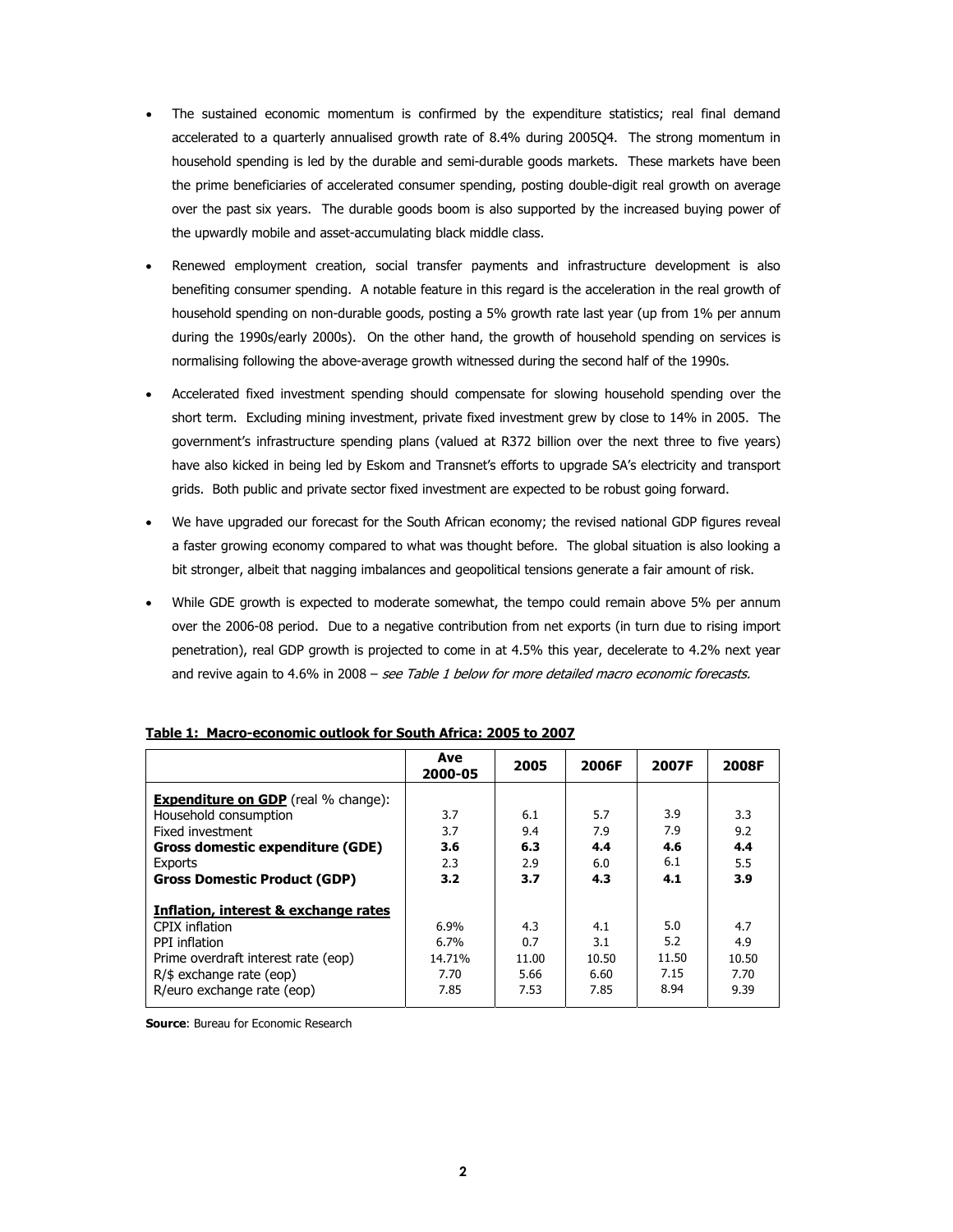#### **Western Cape economy**

- According to the revised GDPR statistics, Western Cape real GDP growth was 5.3% for calendar 2004 (compared to 4.5% for South Africa) and current estimates show that this growth tempo was sustained in 2005. The available information regarding the first quarter of 2006 do not indicate any sign of a slowdown yet. In this regard the Western Cape economy mirrors the favourable economic picture reflected by the national economic indicators; in fact, regional economic growth is likely to continue exceeding national real GDP growth consistent with the historical trend.
- The fact that the Western Cape economy registered an estimated 5.3% growth rate during 2004/5 amidst a number of headwinds in agriculture and manufacturing is testimony to the strong performances put in by the construction, retail & wholesale, financial & business services (including property development & real estate) and transport & communication sectors. These sectors benefit from the strong currency environment and account for the bulk of the growth in the Western Cape economy.



#### **Figure 1: Western Cape business confidence index**

**Source**: Bureau for Economic Research

- Western Cape business confidence recovered strongly during second half of last year after lagging the other major provinces. Confidence remained on this high level during the first quarter of 2006, with 85% of the Western Cape executives responding to the BER business surveys being satisfied with the general business conditions. Retail sales slowed somewhat, but retail confidence remained at a high level with 90% of the retail respondents reporting satisfactory sales. Likewise the business situation in the construction and financial services sectors remain poised at historically high levels.
- Manufacturing activity remained under pressure, which corresponded with the rest of the national economy. However, the March/April Investec PMI readings point to some improvement driven by the buoyant domestic demand conditions; the year-on-year declines in export volumes continue.
- The Western Cape economy obviously remains exposed to downside global risks. The high and volatile crude oil price will have both a direct and indirect impact; directly due to the impact on energy costs and indirectly due to the negative impact on global economic growth and demand of exports. The jury is also still out on how the huge USA current account deficit (and surpluses in other regions) will adjust over the short- to medium term. The regional economy could be affected by the same economic forces